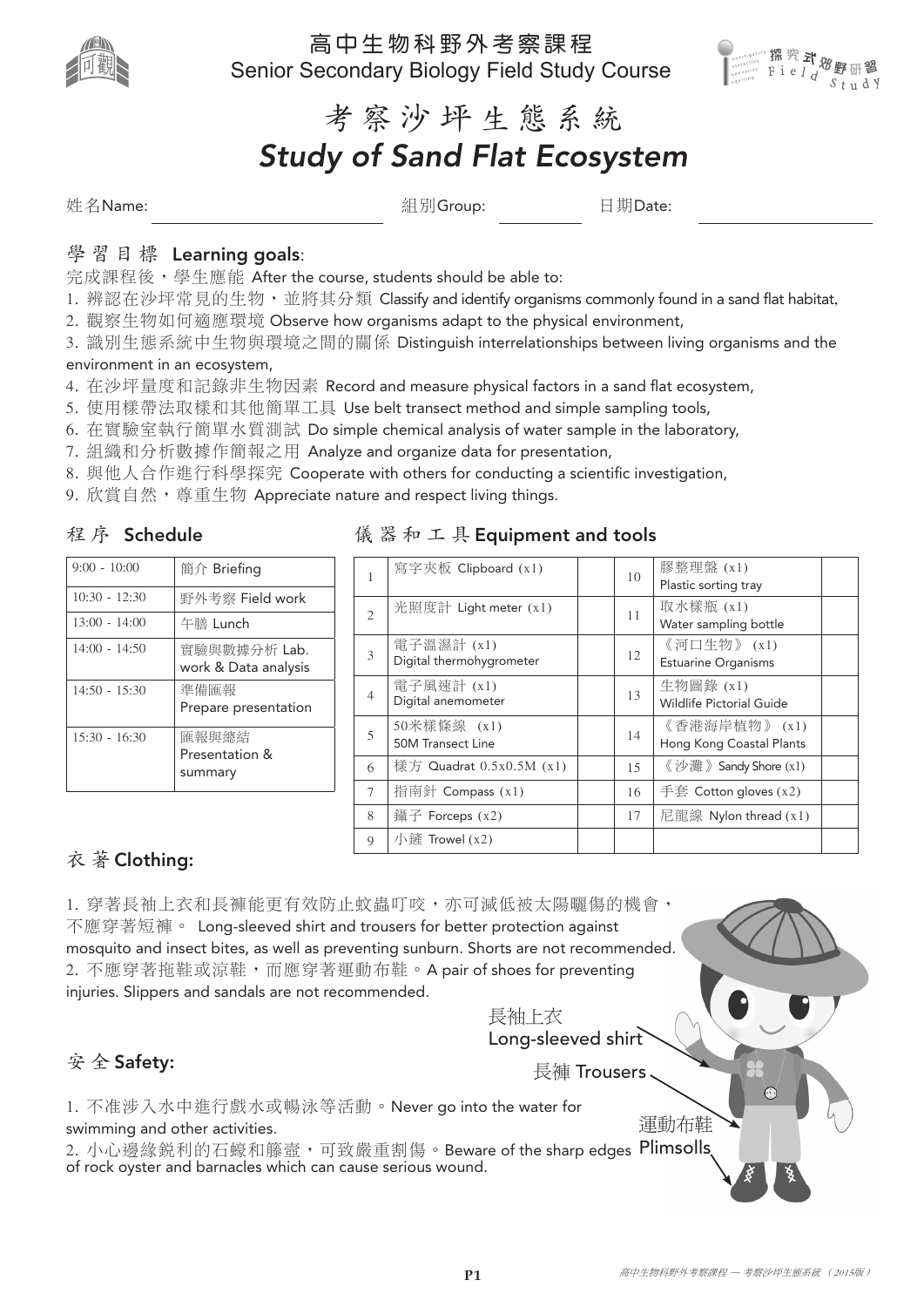

## 考察工作 **Field work**



考察地點的海岸有著微妙的變化,請仔細觀察並記錄當中的不同。

The field site has some variations along the coast. Please record the differences by careful observation.

|                                                                   | 石灘 Stony shore | 沙灘 Sandy shore | 河口 Estuary |
|-------------------------------------------------------------------|----------------|----------------|------------|
| 基質組成                                                              |                |                |            |
| Substratum composition                                            |                |                |            |
| 乾濕程度 (含水量)                                                        |                |                |            |
| Wetness (water content)                                           |                |                |            |
| 微生境類型                                                             |                |                |            |
| 例如:沙面、石底、石縫、水體等                                                   |                |                |            |
| Types of microhabitats                                            |                |                |            |
| Example: sand surface, beneath<br>rock, rock gap, water body etc. |                |                |            |

### 2. 樣方動物調查 Quadrat survey for animals

i. 選擇一個海岸生境,由高潮線開始拉出一條五十米長的樣線,並與海岸線成直角,直出海邊。

ii. 在每隔十米的距離,擺放一個 0.5 x 0.5 米的樣方,記緊要放在樣線的同一邊。

iii. 把樣方內, 在基質表面生活的動物, 檢起並放在膠盤內整理,然後辨認品種和點算數量,只記錄活 著的動物,死掉的螺和貝類不要計算(沒有螺蓋 / 厴的螺和輕易打開的貝蛤便是死的)。

iv. 若樣方內有石塊,可以翻開檢查石底,辨認和點算這些動物。

v. 當完成基面的動物點算,可以利用小鏟挖沙泥,盡量快速地把沙泥挖出,然後可用手把泥中的動物輕 輕摸出。挖泥的深度約十厘米。

vi. 記錄樣方放置位置的非生物因子。

vii. 重覆以上的步驟,完成一共六個樣方的動物調查。

i. Select a sea shore habitat, starting from the high tide mark to run a 50 metre transect towards the sea, perpendicular to the shoreline.

ii. Place a 0.5 m X 0.5 m quadrat at every 10 meter intervals along the transect, make sure the quadrats are on the same side. iii. Pick up the animals found on substratum surface within the quadrat, identify and count them in the sorting tray. Only record the living animals, don't count the dead gastropods and bivalves (shells without operculum or can be opened easily).

iv. If there is stone inside the quadrat, lift up the stone to check the animals underneath, identify and count them too.

v. After counting the animals on the surface, use the trowel to dig out the soil quickly for about 10cm depth. Sort out the animals by hand, identify and count them too.

vi. Record the abiotic factors of the area sampled.

vii. Repeat the above procedure for all the six quadrats.

|               | 土壤溫度 (°C)<br>Soil | 氣溫 (°C)<br>Air | 相對濕度(%)<br>Relative | 光強度(lux)<br>Light intensity | 風速(m/s)<br>Wind speed |
|---------------|-------------------|----------------|---------------------|-----------------------------|-----------------------|
|               | temperature       | temperature    | humidity            |                             |                       |
| 樣方一 Quadrat 1 |                   |                |                     |                             |                       |
| 樣方二 Quadrat 2 |                   |                |                     |                             |                       |
| 樣方三 Quadrat 3 |                   |                |                     |                             |                       |
| 樣方四 Quadrat 4 |                   |                |                     |                             |                       |
| 樣方五 Quadrat 5 |                   |                |                     |                             |                       |
| 樣方六 Quadrat 6 |                   |                |                     |                             |                       |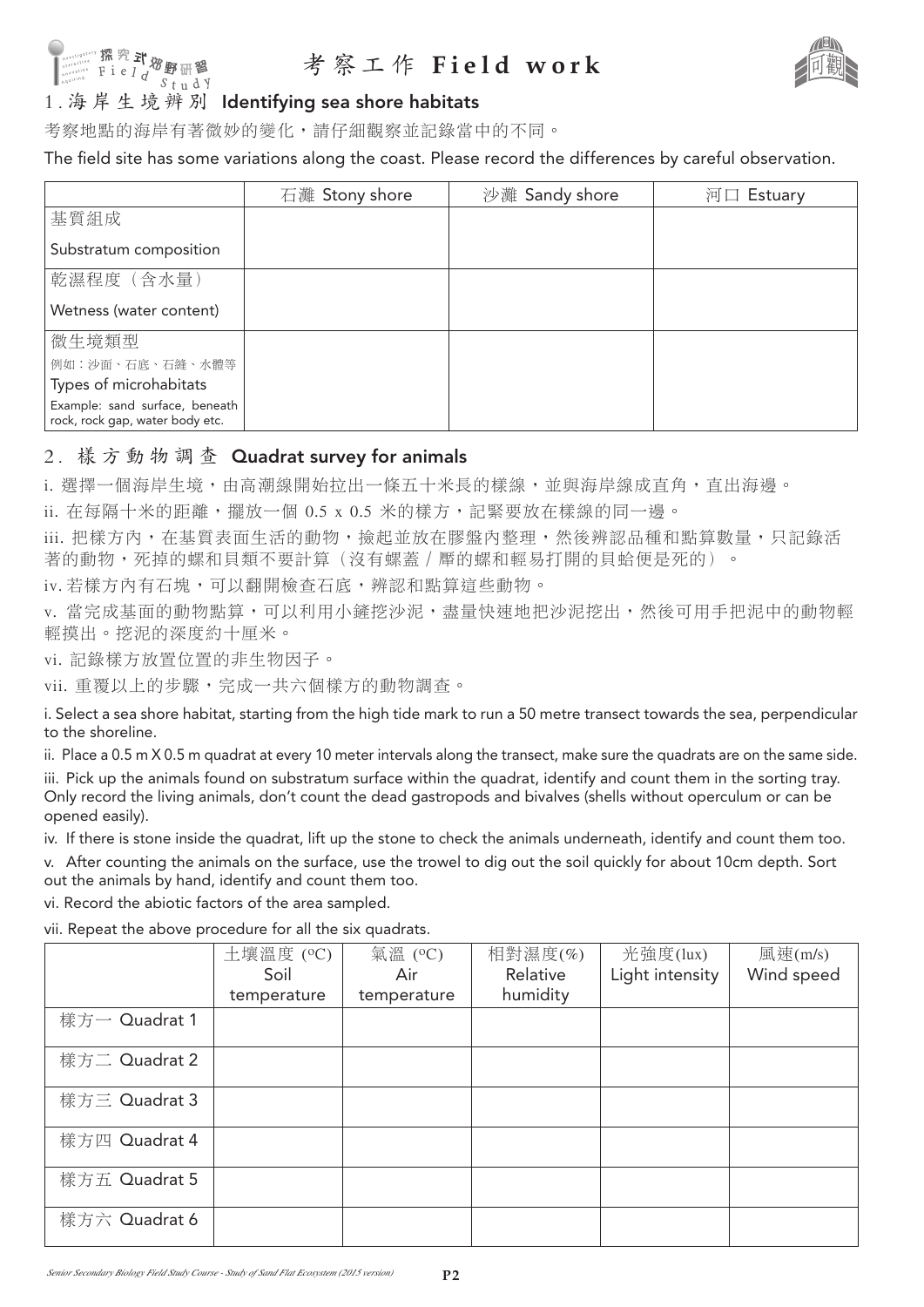

## 考察工作 **Field work**



| 動物名稱        | 抵抗捕食者方式<br>#Anti-predation<br>methods | 個體數目<br>No. of individuals |                  |                  |                  |                  |                  |  |
|-------------|---------------------------------------|----------------------------|------------------|------------------|------------------|------------------|------------------|--|
| Animal name |                                       | 樣方一<br>Quadrat 1           | 樣方二<br>Quadrat 2 | 樣方三<br>Quadrat 3 | 樣方四<br>Quadrat 4 | 樣方五<br>Quadrat 5 | 樣方六<br>Quadrat 6 |  |
|             |                                       |                            |                  |                  |                  |                  |                  |  |
|             |                                       |                            |                  |                  |                  |                  |                  |  |
|             |                                       |                            |                  |                  |                  |                  |                  |  |
|             |                                       |                            |                  |                  |                  |                  |                  |  |
|             |                                       |                            |                  |                  |                  |                  |                  |  |
|             |                                       |                            |                  |                  |                  |                  |                  |  |
|             |                                       |                            |                  |                  |                  |                  |                  |  |
|             |                                       |                            |                  |                  |                  |                  |                  |  |
|             |                                       |                            |                  |                  |                  |                  |                  |  |

#1. 具硬殼 Bearing hard shell; 2. 偽裝 Camouflage; 3. 警戒色 Warning colour; 4. 反應迅速如逃跑 Quick reaction e.g. fast run; 5. 沒有反應如裝 死 No reaction e.g. playing dead; 6. 聚集行為 Congregation behaviour; 7. 鑽挖基質 Drill and bore into the substratum.

## 3. 海岸植物調查 Coastal plant survey

i. 在考察地點的後灘位置,分辨出草本、灌木及喬木,利用圖鑑嘗試辨認至品種。同時,留意這些植物 有甚麼適應特徵,克服強烈的海風、猛烈的陽光、不穩定的地基等。

i. At the backshore, look for the grasses, shrubs, and trees and try to identify them into species with the guide. At the same time, record any adaptation features for them to cope with the strong wind and sunlight, unstable substratum etc.

| 植物名稱 Plant names | 草本 / 灌木 / 喬木<br>Grass/ Shrub/ Tree | *適應海岸的特徵<br>Adaptation features for coastal environment |
|------------------|------------------------------------|---------------------------------------------------------|
|                  |                                    |                                                         |
|                  |                                    |                                                         |
|                  |                                    |                                                         |
|                  |                                    |                                                         |
|                  |                                    |                                                         |
|                  |                                    |                                                         |
|                  |                                    |                                                         |
|                  |                                    |                                                         |
|                  |                                    |                                                         |
|                  |                                    |                                                         |

\* 1. 匍匐生長 Creeping growth form; 2. 節節生根 Roots grow from stem nodes; 3. 肥厚的葉片及莖幹 Thick leaves and stems;

4. 表面長有絨毛 Hairs on leaf surface; 5. 革質葉片 Cuticle leaves; 6. 針形葉 Needle-shaped leaves